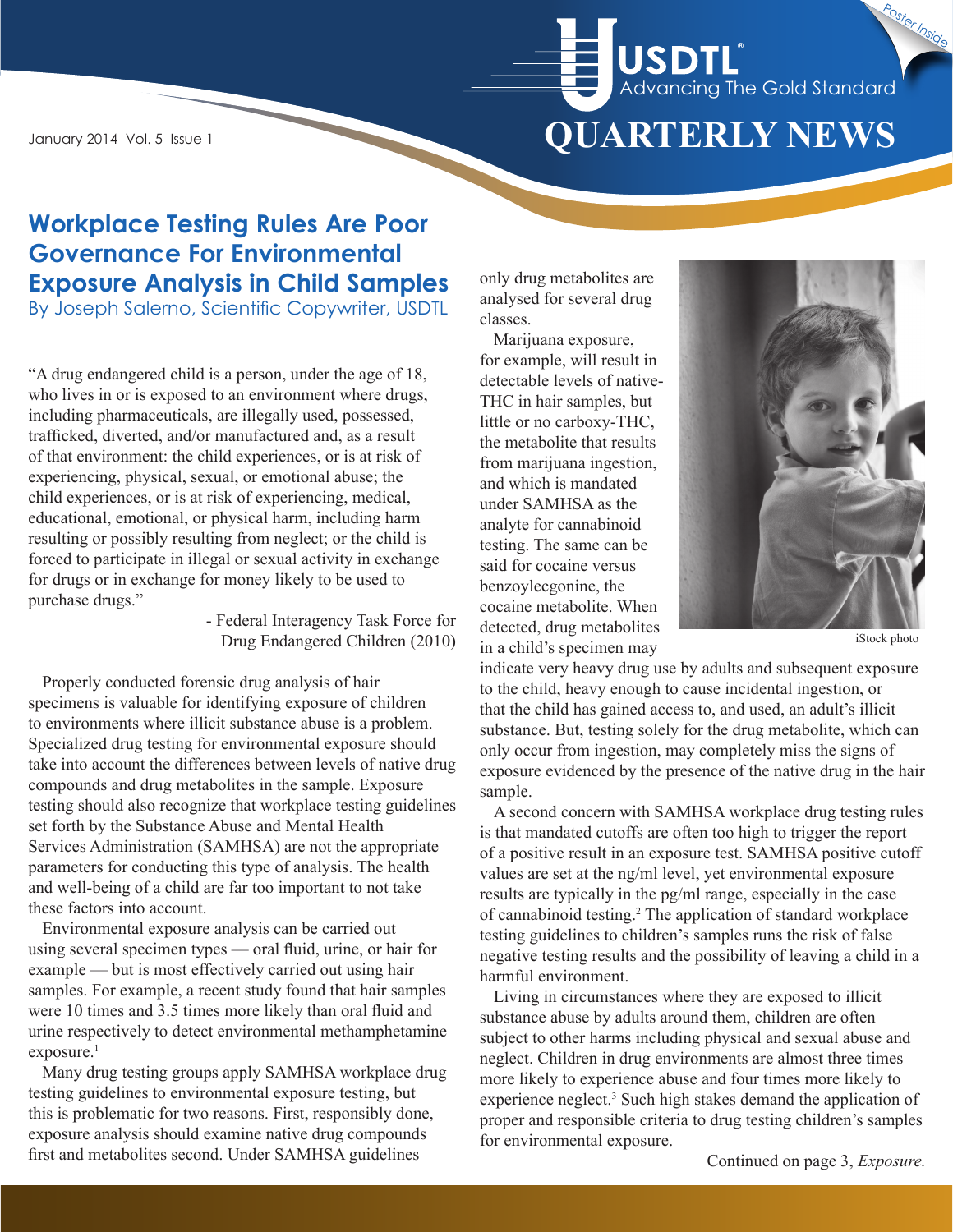#### USDTL Research Report

### **USDTL And University of Wisconsin-Milwaukee Research on Alcohol Biomarker EtG in Nails And Hair to be Published in The Journal** *Addiction*

By Joseph Salerno, Scientific Copywriter, USDTL

Berger, L., Fendrich, M., Jones, J., Fuhrman, D., Plate, C., & Lewis, D. (2013). Ethyl Glucuronide in Hair and Fingernails as a Long-Term Alcohol Biomarker. *Addiction*, published online November, 27, 2013.

*Des Plaines, IL* - Researchers from the University of Wisconsin-Milwaukee and USDTL (United States Drug Testing Laboratory, Inc.) have published study results in the OpenOnline edition of the journal *Addiction* demonstrating the use of the direct alcohol biomarker ethyl glucuronide (EtG). Their results demonstrate EtG has promising ability to differentiate between various levels of alcohol consumption when analyzed in fingernail and hair specimens. Reinforcing earlier research, the study also demonstrated the effectiveness of EtG testing in alternate specimen types, especially fingernails, as an objective long-term alcohol biomarker. The results will be published in the print edition of *Addiction* in an early 2014 issue.

Ethanol is metabolically converted to EtG in the liver, which can then be captured within the keratin fibers of growing fingernails and hair. The detection of EtG in hair as a measure of chronic excessive alcohol consumption (as supported by the Society of Hair Testing) has become more prevalent in the drug and alcohol testing industry in the last decade. In 2011 USDTL developed an assay to analyze fingernails for the EtG metabolite. Scientists from USDTL secured funding from the National Institute on Alcohol Abuse and Alcoholism (NIAAA) to compare the effectiveness of EtG analysis in fingernails to EtG hair testing. Researchers from the Center for Addiction and Behavioral Health Research at the University of Wisconsin-Milwaukee leant their expertise in alcohol and substance abuse research to the study.

The research examined paired fingernail and hair specimens from more than 600 students attending a Midwestern university. The students were surveyed for their drinking history - how often and how much they drank - over the 90 days prior to the study to establish the level of alcohol consumption associated with each set of samples. Fingernail and hair analysis is able to detect EtG that has been captured by the samples within the previous 90 days of growth. The study authors theorized college students would be more honest about their drinking habits because of a reduced stigma among their peers associated with drinking. Statistical

### **Forensic Account Set-Up**

Setting up a Forensic testing account with USDTL is simple and straightforward when you follow this easy process.

- 1. Contact your Sales Representative, Meghan Burke, to request an Account Application. Meghan Burke Cell: 847-830-7998 Office: 847-493-8890 Email: Meghan.burke@usdtl.com Fax: 847-375-0775 attn: Meghan Burke
- 2. Complete the Account Application and return it via email or fax.
- 3. Meghan will contact you to discuss services, supplies and pricing.
- 4. We will send you three forms to complete: a. Terms of Service
	- b. Account Set Up
	- c. Supply Order Form
- 5. Complete all three forms and return them via email or fax.
- 6. Your account will be finalized by a Client Services Representative and supplies are shipped to you.
- 7. You will be sent a USDTL Welcome Packet in the mail containing your client ID number.
- 8. You are ready to submit samples for testing.

analysis suggested that assumption was correct.

Based on their answers to the alcohol consumption survey, subjects were classified into one of three drinking categories: 1-14 drinks/week, 15-29 drinks/week, or 30 or more drinks/ week. Each subject's fingernail and hair specimens were then analyzed for the presence of EtG. The study authors statistically analyzed the assay results to see how effectively EtG analysis in fingernails and hair could identify alcohol consumption by subjects in each category.

The results demonstrated a very high efficiency of EtG analysis in both fingernail and hair samples to qualitatively identify any level of drinking. Fingernail analysis was 100% effective for identifying alcohol consumption in the highest category (more than 30 drinks/week, "high-risk" drinking as classified by NIAAA). Some indications from the study results also suggest that EtG analysis in fingernails may hold promise as a quantitative analytical tool to distinguish between the different levels of alcohol consumption, however, further research is necessary to develop this potential use of fingernail EtG testing.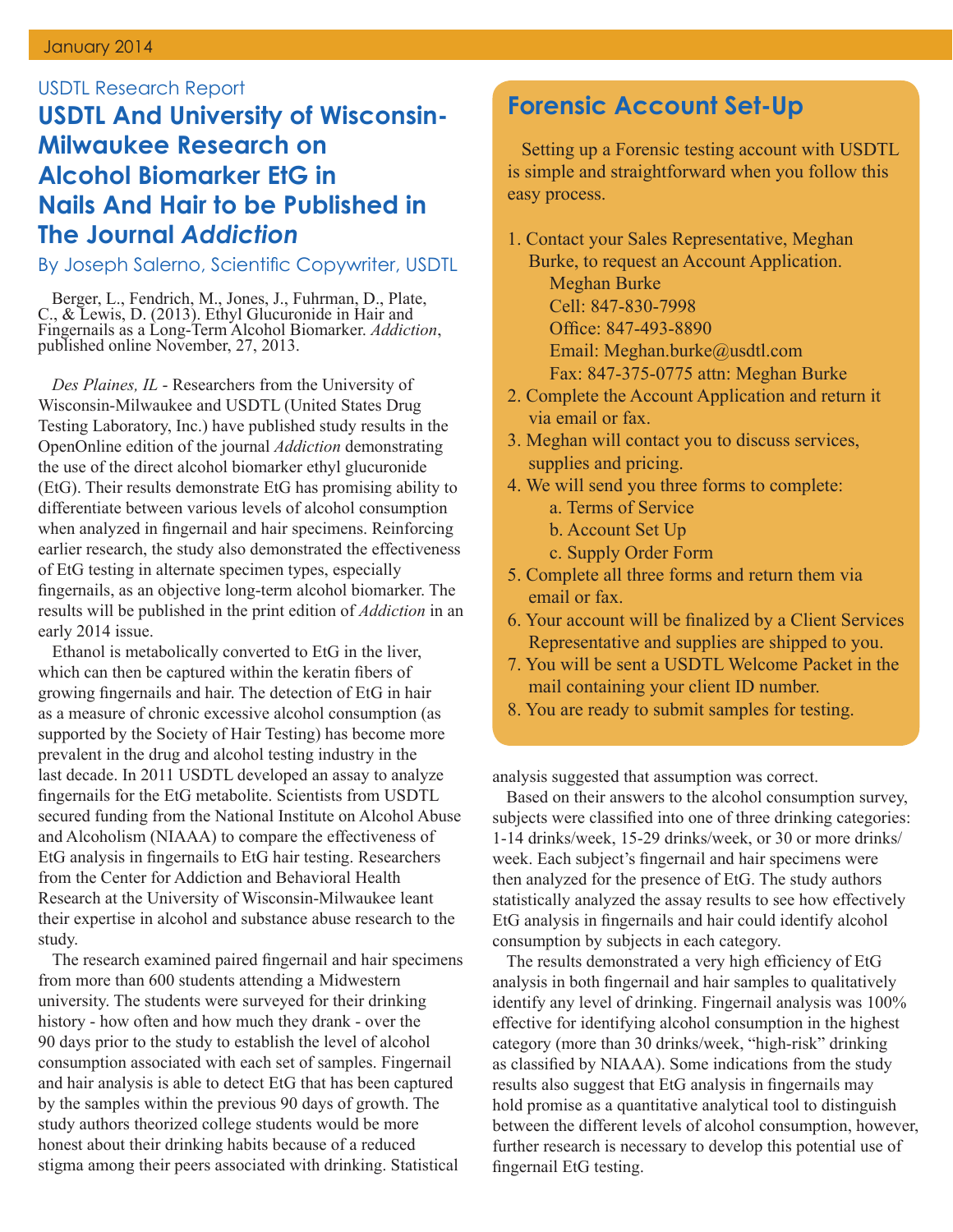# **PCP-Related U.S. Emergency Department Visits on The Rise; Likely Driven by Increases in New York City And Chicago**

CESAR FAX, December 2, 2013, Volume 22, Issue 47

The estimated number of PCP-related emergency department (ED) visits in the U.S. continues to increase, according to the most recent data from the Drug Abuse Warning Network (DAWN). The sharpest increase in ED visits that involved PCP either as a direct cause or a contributing factor occurred from 2009 (36,719) to 2011 (75,538; see figure below). The national scope of these data, however, masks geographic differences in PCP use, which has historically been

localized in specific metropolitan areas<sup>1</sup>. While DAWN cannot produce valid regional estimates, metropolitan area estimates indicate that PCP-related ED visits are increasing in only two of the eleven over-sampled metropolitan areas--New York City (618% increase from 2004 to 2011) and Chicago (182% increase). In the remaining areas, estimates of PCPrelated ED visits are either stable (Phoenix, San Francisco, Seattle) or were too small or imprecise to report. The authors suggest that "increased efficiency might result from geographic targeting of prevention and treatment efforts based on additional studies."1

Editor's Note: These findings should be interpreted with caution for two reasons. First, nearly three-fourths (72%) of PCP-related ED visits in 2011 involved another

## **Tips For Easy Collection of Dried Blood Spot Specimens**

PEth (phosphatidylethanol) testing in dried blood spots offers a simple, rapid, and innovative way to test for direct alcohol biomarkers. Here are some tips to follow to ensure easy blood spot specimen collection every time.

- Do not use ethanol-based hand sanitizer or alcohol pad.
- Do not puncture the center of the fingertip. Blood flow is best accomplished with an

off-center puncture. (see the picture at right) • Wiping away the first drop of



Photo by Michelle Lach

- blood improves blood flow. • Allow the collection paper to
- wick blood out of the puncture.
- Do not press the finger against the collection paper.
- Do not layer successive drops of blood.
- Avoid "milking" the finger, which can speed clotting.
- Do not touch the already filled collection circles.

For complete blood spot collection instructions visit our wesite at www.USDTL.com/bloodspot-collection.html.



substance (i.e., alcohol, prescription drugs, illicit drugs) combined with PCP, which means that the ED visit may not be attributed solely to PCP. Second, DAWN does not require that all drugs reported for an ED visit be confirmed by laboratory testing (only 56% of the 2011 PCP-related ED visits were confirmed), toxicology tests are not used consistently across EDs, and those that do test may not test specifically for PCP. Thus, visits by patients who report taking PCP and/or who present with symptoms similar to PCP use will be recorded as PCP-involved, when it is possible that the substance taken was another drug.

1. CESAR FAX, Volume 13, Issue 15; Drug Enforcement Administration, "PCP: The Threat Remains," Microgram Bulletin 36(8): 181-190, 2003; Thombs, D.L., "A Review of PCP Abuse Trends and Perceptions," Public Health Rep. 104(4):325-8, 1989.

SOURCE: Adapted by CESAR from Substance Abuse and Mental Health Services Administration (SAMHSA), "Emergency Department Visits Involving Phencyclidine (PCP)," The DAWN Report, November 12, 2013. Available online at http://www. samhsa.gov/data/2K13/DAWN143/sr143-emergency-phencyclidine-2013.pdf.

#### *Exposure*, Continued from page 1.

#### References

1. Castaneto, M.S. et al. (2013). Identifying Methamphetamine Exposure in Children. *Therapeutic Drug Monitoring*, 35(6), 823-830.

2. Uhl, M. and Sachs, H. (2004). Cannabinoids in Hair: Strategy to Prove Marijuana/Hashish Consumption, *Forensic Science International*, 145(2-3), 143-147.

3. Substance Abuse and Mental Health Services Administration (SAMHSA). (1996). *National Household Survey on Drug Abuse: Main Findings.* Rockville, MD: SAMHSA, Office of Applied Studies.



Channel USDTL facebook.com/

**USDTL**